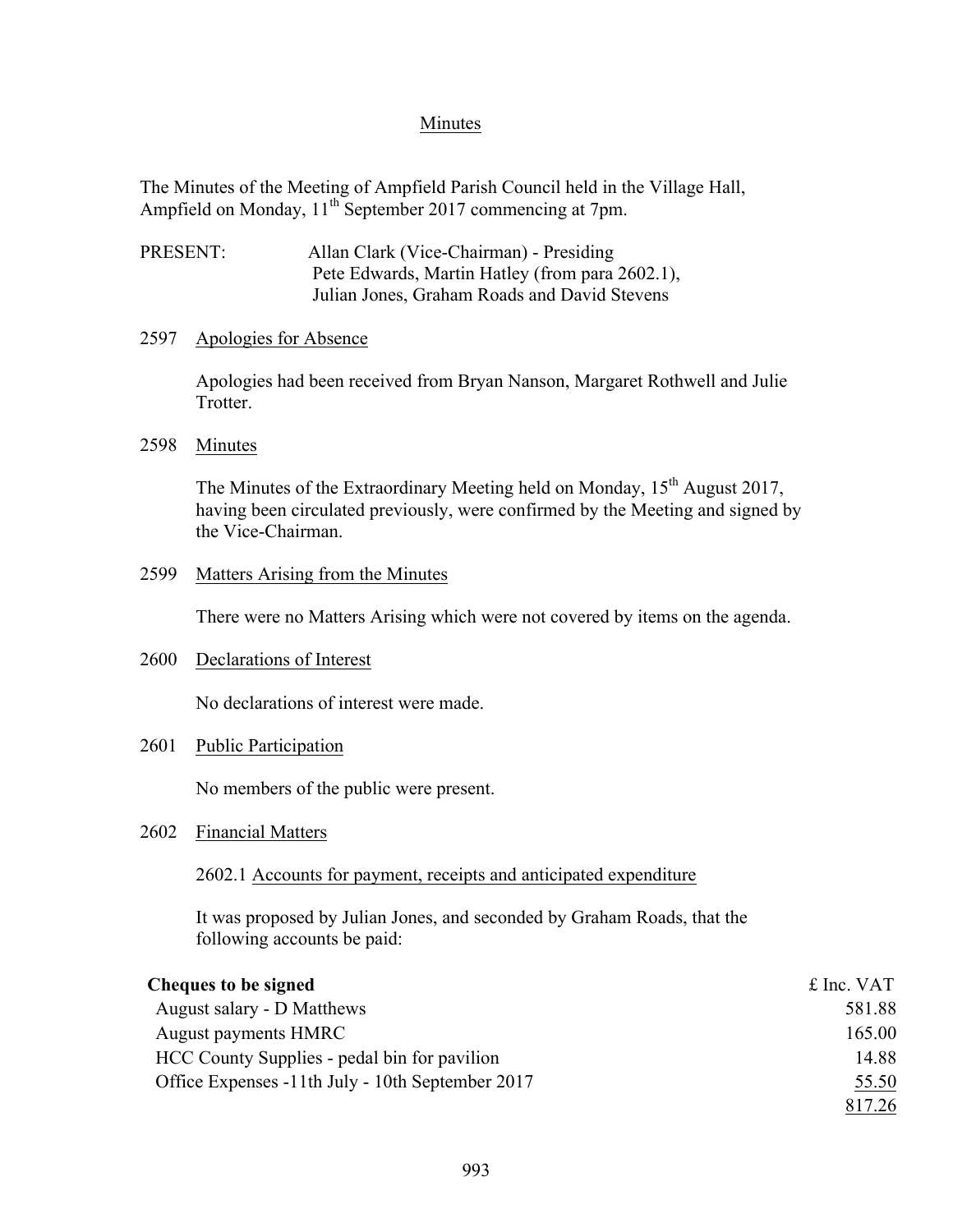#### **Payments made between meetings**

| Allen Build $& Development - stage payment\h$<br>Ampfield Village Hall- allotment cleaning January-June 2017<br>NEST pension - Council's payment for June D/D<br>Repairs to woodland signs - Cllr Roads<br>Village Hall - remote control replacement - Mr Easterbrook<br>Calor Gas standing charge-pavilion - June to September 2017<br>July Salary payment - D Matthews<br>July payments HMRC<br>Itchen Valley Trees - shredding in woodland<br><b>HCC County Supplies - pavilion sundries</b><br>Came & Company -pro-rata insurance cover for pavilion<br>Konica Minolta copier hire July - October 2017<br>NEST pension - Council's payment for July D/D<br>Calor Gas delivery 2012 litres pavilion June - paid by D/D July<br>Allen Build $& Development - downstream$ - downtime due to "no show" by Eon<br>Wallbridge Chartered Surveyors - re-instatement insurance valuation for pavilion<br>Wallbridge Chartered Surveyors - contracts, valuations $\&$ visits - pavilion build<br>Konica Minolta - copies 24/4-23/7/2017<br>Numatic International - purchase of "Henry" for pavilion cleaning |                                        | £ inc. VAT |
|---------------------------------------------------------------------------------------------------------------------------------------------------------------------------------------------------------------------------------------------------------------------------------------------------------------------------------------------------------------------------------------------------------------------------------------------------------------------------------------------------------------------------------------------------------------------------------------------------------------------------------------------------------------------------------------------------------------------------------------------------------------------------------------------------------------------------------------------------------------------------------------------------------------------------------------------------------------------------------------------------------------------------------------------------------------------------------------------------------|----------------------------------------|------------|
|                                                                                                                                                                                                                                                                                                                                                                                                                                                                                                                                                                                                                                                                                                                                                                                                                                                                                                                                                                                                                                                                                                         |                                        | 20,402.74  |
|                                                                                                                                                                                                                                                                                                                                                                                                                                                                                                                                                                                                                                                                                                                                                                                                                                                                                                                                                                                                                                                                                                         |                                        | 74.00      |
|                                                                                                                                                                                                                                                                                                                                                                                                                                                                                                                                                                                                                                                                                                                                                                                                                                                                                                                                                                                                                                                                                                         |                                        | 24.81      |
|                                                                                                                                                                                                                                                                                                                                                                                                                                                                                                                                                                                                                                                                                                                                                                                                                                                                                                                                                                                                                                                                                                         |                                        | 38.13      |
|                                                                                                                                                                                                                                                                                                                                                                                                                                                                                                                                                                                                                                                                                                                                                                                                                                                                                                                                                                                                                                                                                                         |                                        | 28.98      |
|                                                                                                                                                                                                                                                                                                                                                                                                                                                                                                                                                                                                                                                                                                                                                                                                                                                                                                                                                                                                                                                                                                         |                                        | 22.93      |
|                                                                                                                                                                                                                                                                                                                                                                                                                                                                                                                                                                                                                                                                                                                                                                                                                                                                                                                                                                                                                                                                                                         |                                        | 581.68     |
|                                                                                                                                                                                                                                                                                                                                                                                                                                                                                                                                                                                                                                                                                                                                                                                                                                                                                                                                                                                                                                                                                                         |                                        | 165.00     |
|                                                                                                                                                                                                                                                                                                                                                                                                                                                                                                                                                                                                                                                                                                                                                                                                                                                                                                                                                                                                                                                                                                         |                                        | 350.00     |
|                                                                                                                                                                                                                                                                                                                                                                                                                                                                                                                                                                                                                                                                                                                                                                                                                                                                                                                                                                                                                                                                                                         |                                        | 211.32     |
|                                                                                                                                                                                                                                                                                                                                                                                                                                                                                                                                                                                                                                                                                                                                                                                                                                                                                                                                                                                                                                                                                                         |                                        | 141.85     |
|                                                                                                                                                                                                                                                                                                                                                                                                                                                                                                                                                                                                                                                                                                                                                                                                                                                                                                                                                                                                                                                                                                         |                                        | 128.88     |
|                                                                                                                                                                                                                                                                                                                                                                                                                                                                                                                                                                                                                                                                                                                                                                                                                                                                                                                                                                                                                                                                                                         |                                        | 22.96      |
|                                                                                                                                                                                                                                                                                                                                                                                                                                                                                                                                                                                                                                                                                                                                                                                                                                                                                                                                                                                                                                                                                                         |                                        | 654.91     |
|                                                                                                                                                                                                                                                                                                                                                                                                                                                                                                                                                                                                                                                                                                                                                                                                                                                                                                                                                                                                                                                                                                         |                                        | 360.00     |
|                                                                                                                                                                                                                                                                                                                                                                                                                                                                                                                                                                                                                                                                                                                                                                                                                                                                                                                                                                                                                                                                                                         |                                        | 180.00     |
|                                                                                                                                                                                                                                                                                                                                                                                                                                                                                                                                                                                                                                                                                                                                                                                                                                                                                                                                                                                                                                                                                                         |                                        | 5,256.00   |
|                                                                                                                                                                                                                                                                                                                                                                                                                                                                                                                                                                                                                                                                                                                                                                                                                                                                                                                                                                                                                                                                                                         |                                        | 12.36      |
|                                                                                                                                                                                                                                                                                                                                                                                                                                                                                                                                                                                                                                                                                                                                                                                                                                                                                                                                                                                                                                                                                                         |                                        | 109.57     |
|                                                                                                                                                                                                                                                                                                                                                                                                                                                                                                                                                                                                                                                                                                                                                                                                                                                                                                                                                                                                                                                                                                         | Chris Lawes - aerial photographs - VDS | 695.00     |

29,461.12

Council noted and approved the cheques and payments made between meetings. The number of payments which had to be made between meetings was unusually high for the summer months; this was due largely to the construction and kitting – out of the pavilion. The bank statement for August 2017 had been circulated prior to the meeting. Receipts for the period July – August had been just under £500 being made up mostly of burial fees and the quarterly cricket licence. The bank accounts on  $10^{th}$  September 2017 stood at £108, 676.27 of which £106,541.37 was intended for payment of ground maintenance of the open spaces at Morleys Green. Details of budget and actual expenditure to end August 2017 had been circulated prior to the meeting. Costs continued to be dominated by the pavilion construction. Setting that aside, other costs stood at less than 20% of the annual budget.

## 2602.2 Village Wardens

Martin Hatley confirmed that agreement to contribute to the cost of the wardens' vehicle did not commit member councils to joining the overall scheme. Grants were being applied for which could reduce payment to around £80 per council towards the vehicle. At this stage the scheme might include Ampfield, Chilworth, North Baddesley, Rownhams & Nursling and Valley Park. It would be helpful to have more information about the scheme and how it might work. It was agreed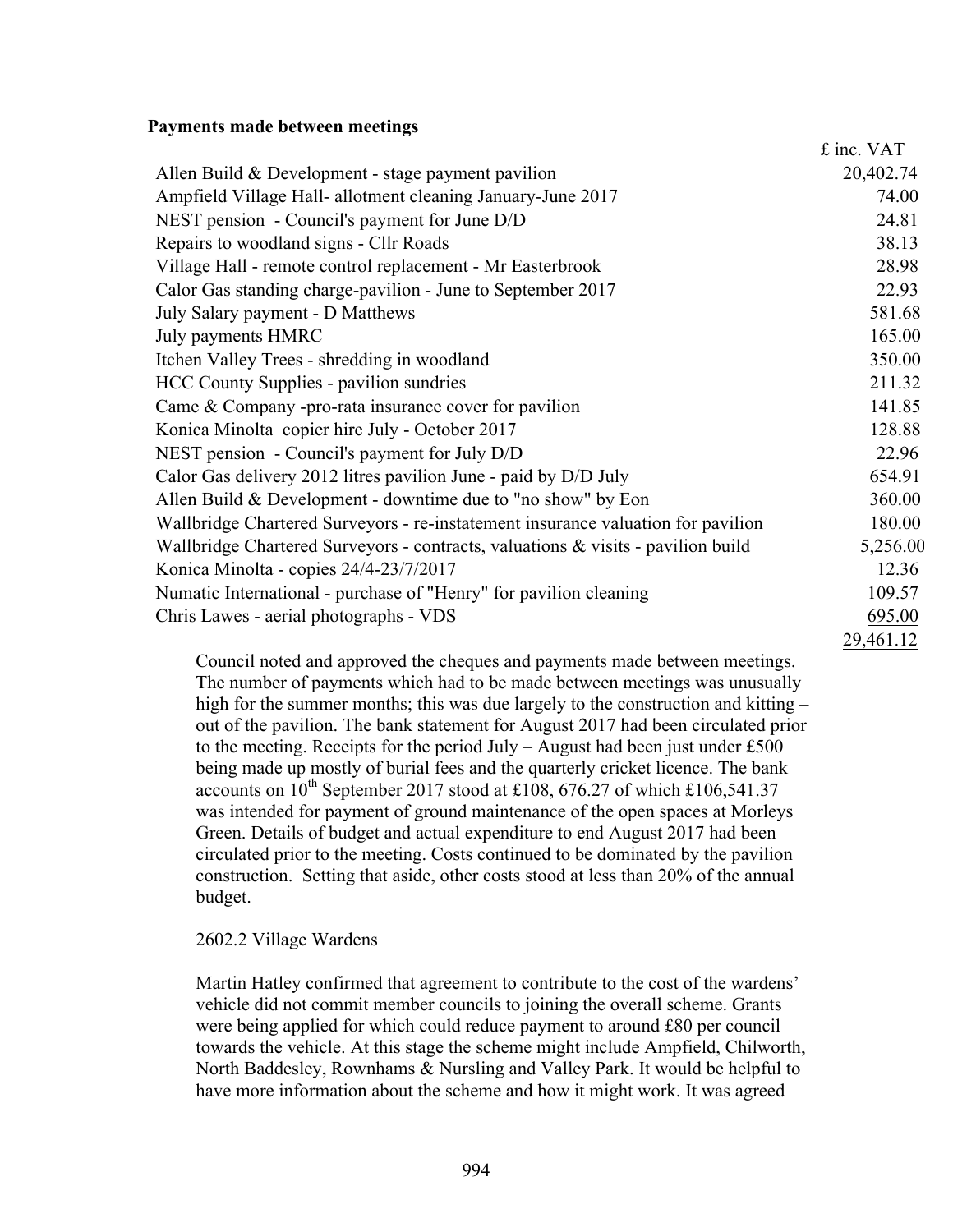that Cllr Phil Bundy, Chairman of Nursling & Rownhams Parish Council, who was leading on the scheme, would be invited to the October 2017 Council meeting.

## 2603 Morleys Management

A spreadsheet showing the proposed costs apportioned for the maintenance of the sewerage treatment plant, the electricity costs for the treatment plant and estate lighting, and related professional fees, had been prepared by Perbury in respect of the allotments. The allotments had been treated as 0.5 of 1/39ths of the costs, there being 39 dwellings on the estate. In total this amounted to a charge of £199.89 per annum payable half yearly from March 2017.This was thought to be a reasonable charge and Council agreed to the payment. It was noted that the Village Hall Committee had disputed their proposed allocation for maintenance of the road. A response was awaited from Perbury.

## 2604 Ampfield Recreation Ground

### 2604.1 Maintenance matters

Maintenance over the summer months had been mostly grass cutting. The playground needed a cut; this had been requested from TVBC. A resident had advised that they had been stopped from entering the playground by cricketers. There had been no signs to show that the playground was not usable on match days. Council noted that laminated signs had been produced and should have been displayed on entry points during matches. This would be raised with the cricket team at a meeting the following week. It was agreed that new, more substantial signs should be acquired. Pete Edwards would look at what was available on-line.

## 2604.2 Hampshire County Council proposed agreement

Bryan Nanson had been in discussion with Catherine McElhinney, Head of School, Ampfield Primary and with a representative of HCC, about regularizing and improving the School's use of Ampfield Recreation Ground (ARG). Council had received an annual cheque for £25 from HCC, on behalf of the School, for many years. It was assumed this arrangement dated from before Council's purchase of the ARG and was intended to cover the School's sportsday.

The School had now planned to use the ARG for physical exercise on Friday mornings during term time. A licence to cover this had been drafted by HCC and circulated to Council prior to the meeting. Following discussion it was agreed that a formal licence wouldn't be necessary and that the School was welcome to use the ARG at any time as long as there was no clash with other events or maintenance works, and there was no objection by the School to there being other users and dog walkers on the Ground. It was also agreed that there was no need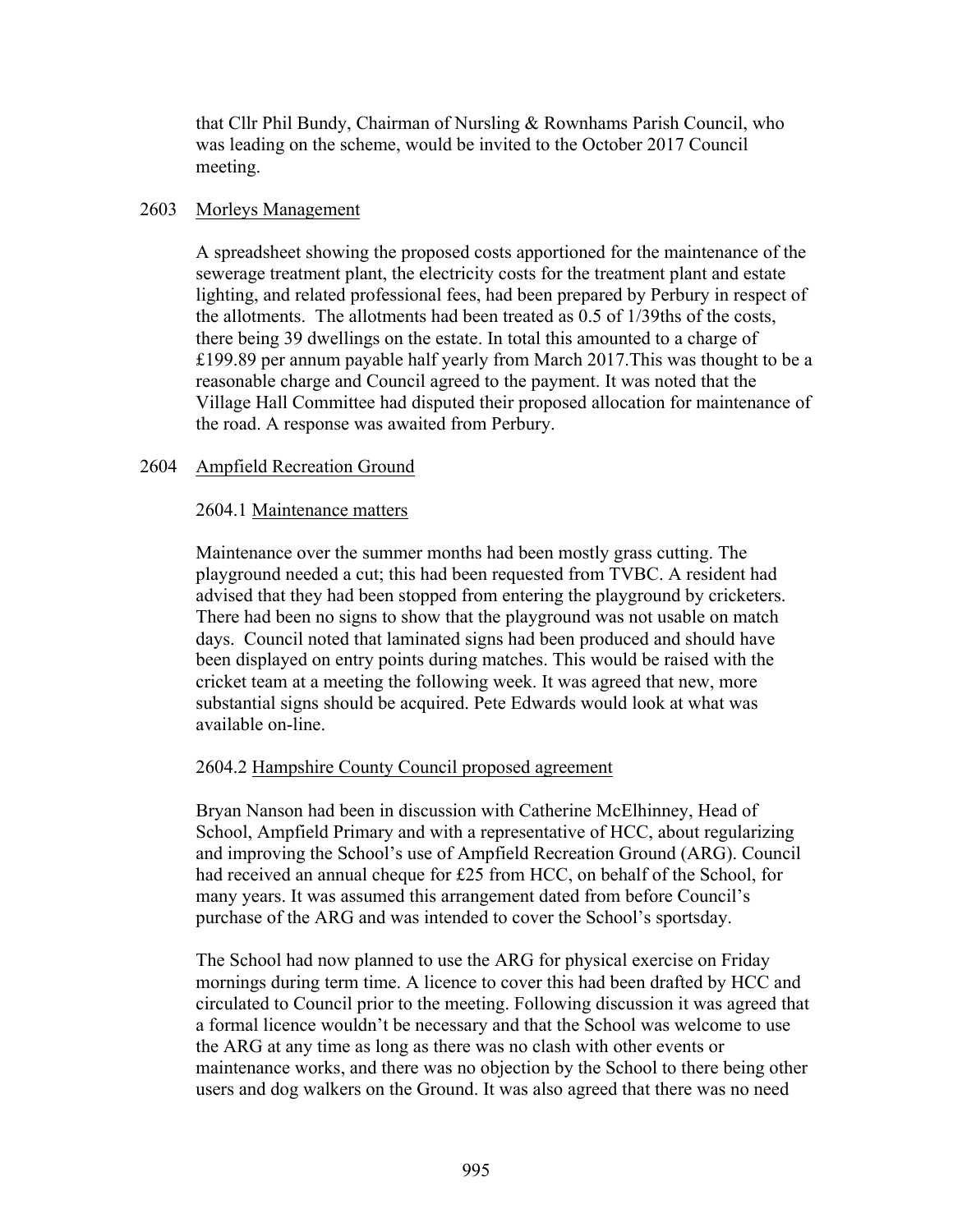for the £25 payment. Although it would be too restricting to allow the School use of the pavilion every Friday morning, it was agreed that a key to the toilets could be given to them. Bryan Nanson would be asked to talk to the Head of School about use of the goal posts.

### 2605 Pavilion

#### 2605.1 Progress

A paper had been issued prior to the meeting listing the progress made with the new pavilion. It was noted that electricity had finally been installed on 29<sup>th</sup> August. The kitchen roller had been fitted as had the fire extinguishers; the locks had been changed. Sanitary and cleaning items were in place and cutlery had been bought. The purchase of tables, chairs and crockery was in hand. It was noted that the storage room had to be fitted out and additional keys would be needed. There was some concern about the seeding of the area around the pavilion; the heavy rain had washed away some of the seeds. Bryan Nanson would be asked to review this with the contractor.

### 2605.2 Finances

Bryan Nanson had circulated a paper, prior to the meeting, about the background to the costs and funding of the new pavilion, additional projects linked to the construction of the pavilion and the projected financial impact of operating it in future years. The pavilion project was authorised in January 2017 at a cost of £176,738; total anticipated cost was now £182,000. Additional costs, due mainly to unforeseen building regulation requirements, had taken up most of the project contingency. Funding for the project to date was around £38,000 less than likely expenditure due, in the main, to the non-payment of the £10,000 S106 monies from the Grosvenor development and the inability to transfer the £30,000 S106 monies from the Morleys development for roadside railings to the pavilion project. Martin Hatley confirmed that the invoice had been issued for the Grosvenor development and that he had requested that the railings money be transferred to the pavilion; he would check on progress.

Various methods of raising funds were discussed. Views were expressed that, should anticipated funds not be forthcoming, a loan from the Public Works Loan Board would be a better method of repaying the S106 Morleys monies than small amounts paid annually. It would also "ring –fence" the funds making repayment more transparent. Allan Clark hoped that any request under the Community Infrastructure Levy (CIL) would be looked on sympathetically by TVBC in the light of the potential monies lost to Ampfield in the administrative changeover from S106 to CIL. Council confirmed agreement to proceed with the installation of a sewerage treatment system for the pavilion by September 2018. Council also agreed to proceed with the other projects linked to the pavilion construction.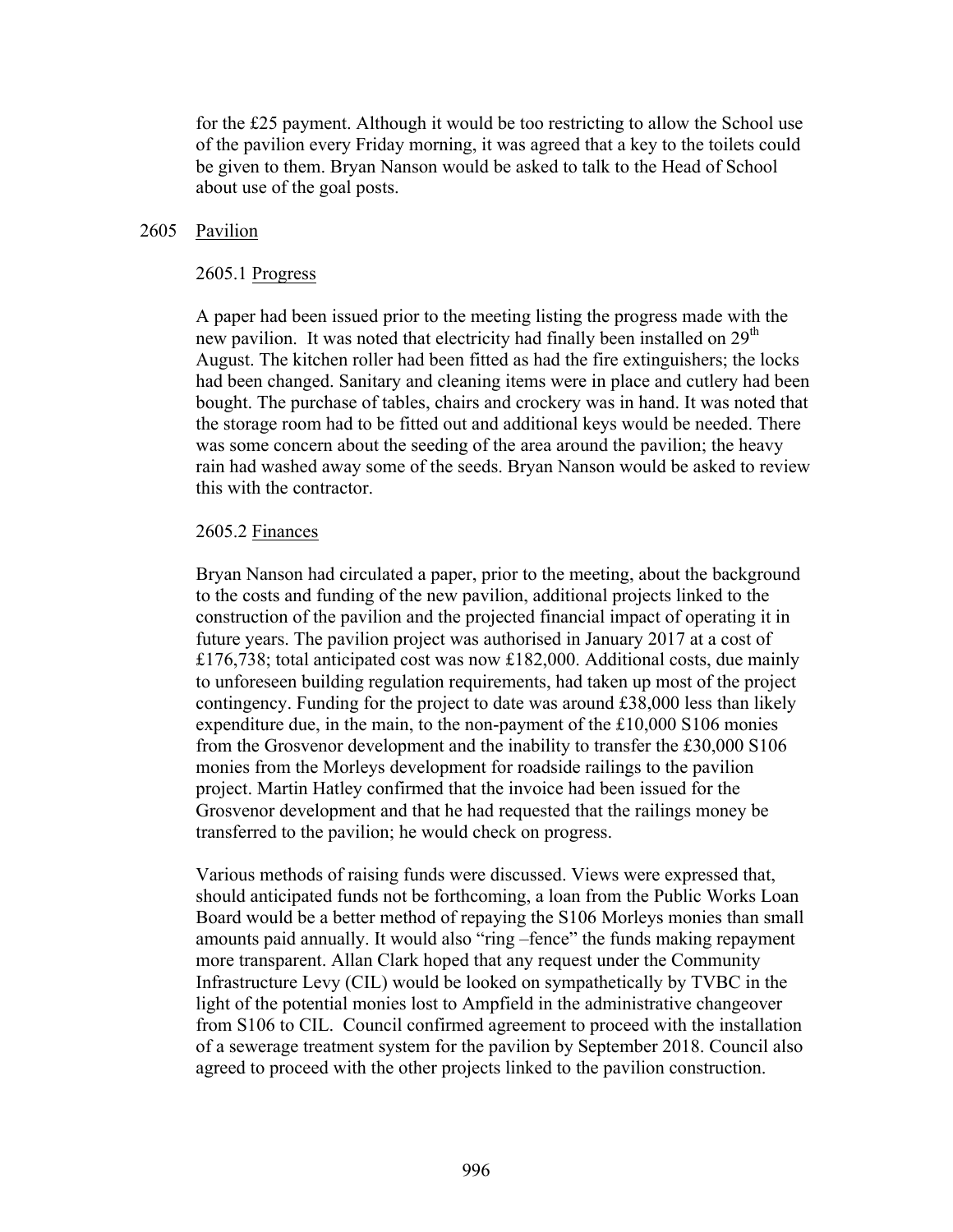## 2605.3 Big Lottery Application

Members confirmed submission to the Big Lottery Fund of a grant application for a pavilion sewerage system. It was agreed that Bryan Nanson and the Clerk could submit other suitable applications on behalf of Council.

## 2605.4 Premises Licence & Supervisor

There were a number of aspects to be considered in relation to the application of licences for the pavilion. The matter would be deferred until further research had been undertaken. Martin Hatley had provided contact details at TVBC.

### 2606 Chapel Wood

## 2606.1 Friends of Chapel Wood & working in the woodland

Work continued in clearing the Rhododendron from the area above the pond. Once all the roots had been removed the ground would be levelled. A few posts would be put in to maintain the boundary line with St Mark's. Areas to place seats or benches in the woodland would be identified to enhance the amenity value for the community. A FOCW business meeting had been held recently and minutes would be circulated.

## 2606.2 Burial Ground

The position of the burial plots needed to be formally drawn and mapped. Those areas where the Rhododendron roots had been cleared would need to be levelled and seeded. Council formally agreed the request from a parishioner for the interment of ashes of a family member.

## 2607 Transport

Pete Edwards would complete the annual National Highways & Transport Survey on behalf of the parish. Any comments or concerns should be made to him so that they could be taken account of in the response. Attendance at the TV Passenger Transport Forum in July had been useful and informative. The MD of Stagecoach had spoken at the Forum and had reassured everyone that the 66 bus route was commercially solid and was a viable service.

#### 2608 Newsletter

Pete Edwards had issued a paper, prior to the meeting, outlining the possible content for an autumn newsletter. It was agreed that there was value in producing another newsletter and that Pete Edwards would approach individual councillors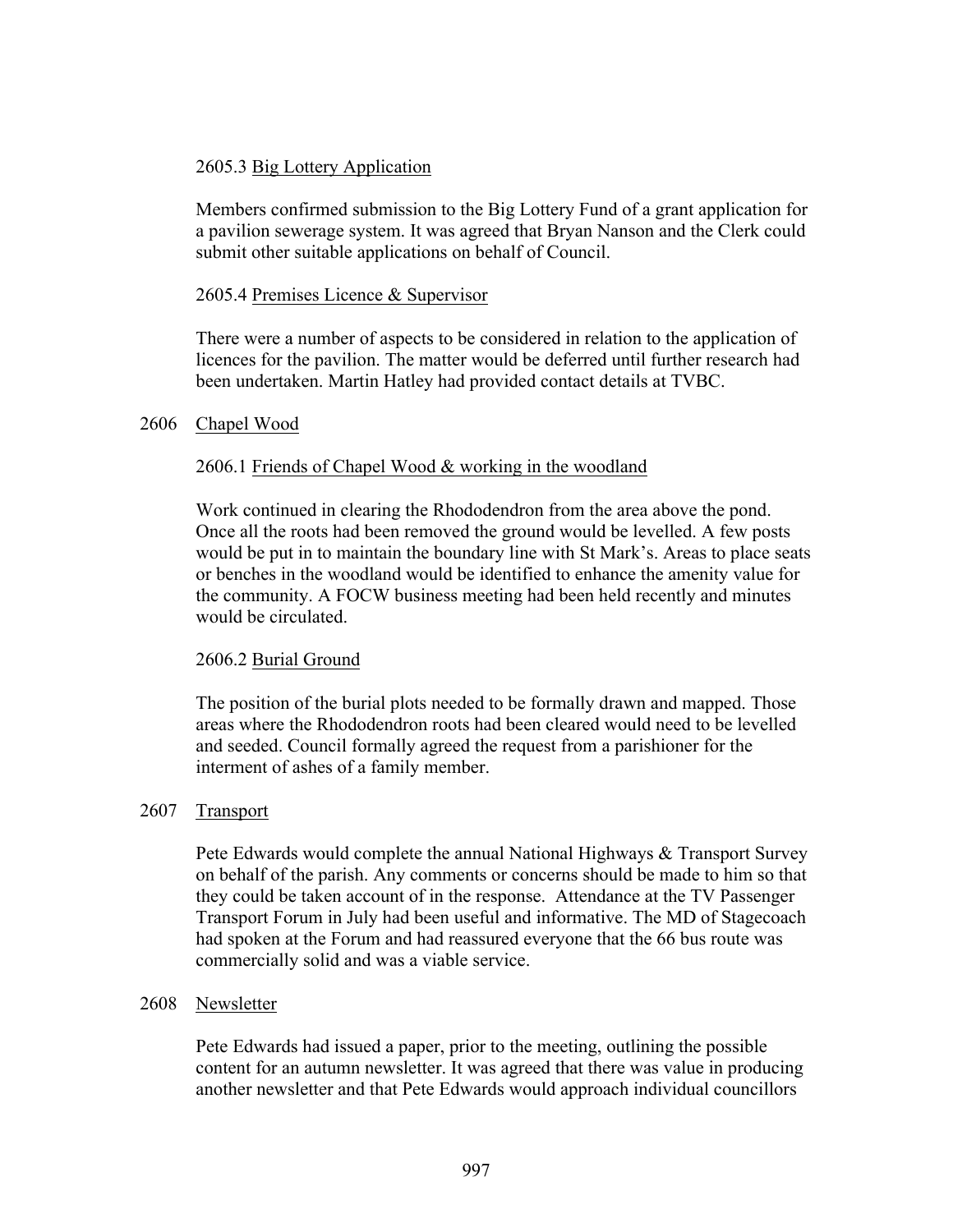about their contributions. The production timetable aimed for distribution to households by mid November 2017.

## 2609 Planning

### 2609.1 Enforcement matters

Concern about the cutting of the verge opposite the Potters Heron had continued to be expressed by residents. Allan Clark had been in contact with the Legal Officer at HCC. It was suspected that more activities had taken place on the site than had been approved at planning stage. Investigations continued.

## 2609.2 Village Design Statement (VDS)

The preliminary final draft of the VDS had been lodged with TVBC for comment. It appeared to have been well received and their observations were awaited. Plans were now being developed for the period of public consultation, the timing of which would depend on the response and actions of TVBC.

### 2609.3 Planning matters

The proposed development at Brackenwood, Jermyns Lane would go before the Southern Area Planning Committee (SAPC) on 19<sup>th</sup> September 2017. It was agreed that Allan Clark would attend the SAPC and confirm APC's objection to the development. (**Afternote**: the application was subsequently withdrawn from SAPC and Allan Clark was not required to speak.)

#### 2610 Reports from Committees & Portfolio Holders

David Stevens would invite the new PCSO for the area to the November 2017 meeting. Pete Edwards had started discussions with HCC about speed limits and traffic calming on the A3090. Further discussions would be arranged.

#### 2611 Correspondence & Communications

A list of items received on paper and electronically is at Annex A.

It was agreed that the poster produced by the Flood & Water Management Team at HCC, which reminded riparian owners of their responsibilities in relation to ditches and watercourses, would be put on the website and on notice boards.

#### 2612 Test Valley Borough Council

Martin Hatley advised that a Planning Toolkit meeting would be run jointly for Braishfield and Ampfield Parish Councils by TVBC. No date had been fixed yet. Informal meetings about a variety of issues were held between Test Valley and